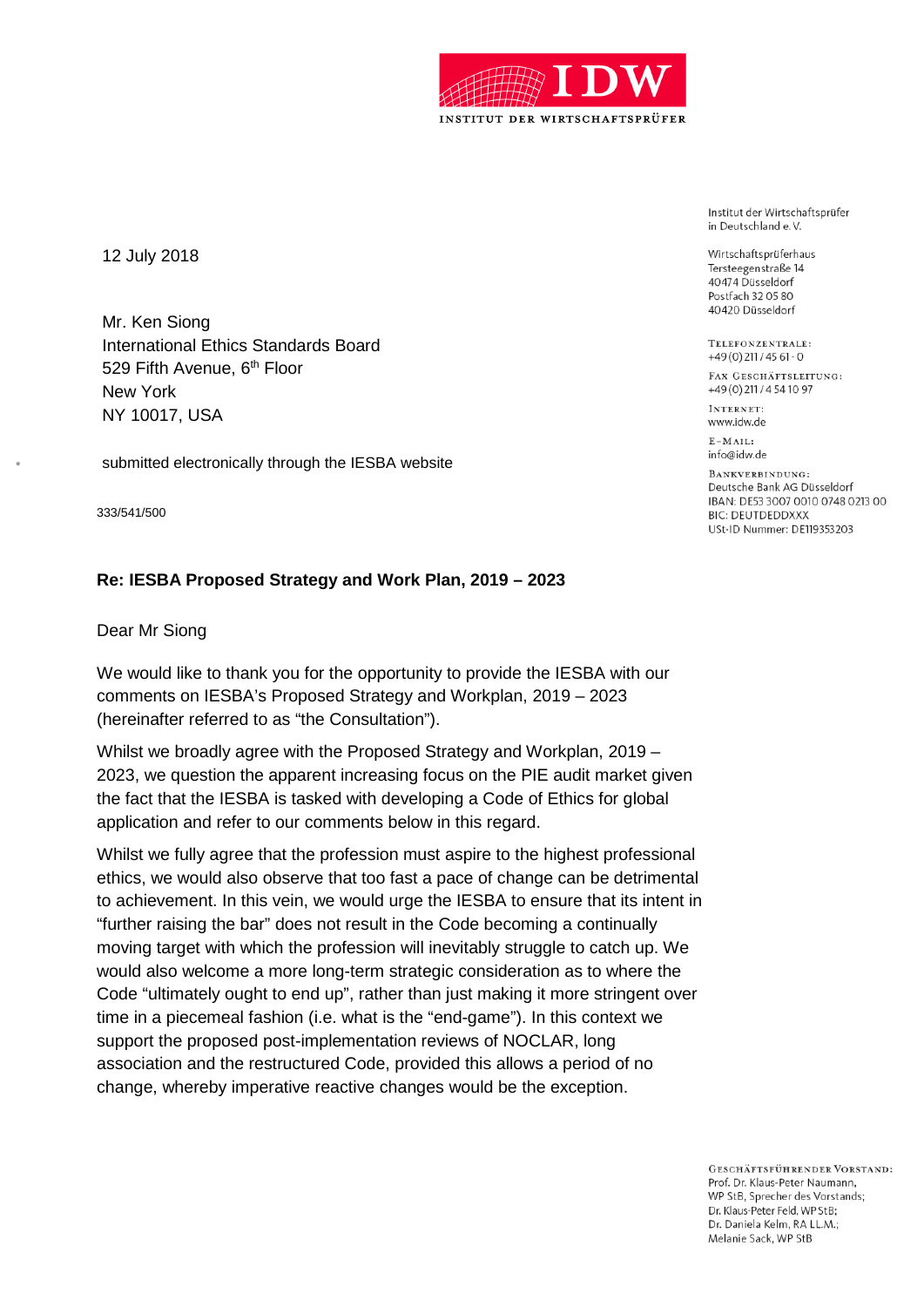

**page 2/7** to the comment letter to IESBA dated 12 July 2018

We have chosen to restrict our comments to areas for which we have specific concerns in responding to the various sections of, and questions posed in, the Consultation.

## *Section I: Vision for the Code and Strategic Themes*

The IDW supports the proposed IESBA's vision for the Code and the three strategic themes intended to support and guide IESBA's adherence to this vision.

We especially welcome the IESBA's stated intention to monitor the effective implementation (i.e., undertaking post-implementation reviews) of selected portions of the Code and of the recently restructured Code in due course. In our view, a stock-take of any problematical issues is called for before the Code is subject to further changes. In any case, professional accountants do need sufficient time to get to grips with new provisions and the revised structure of the Code, so we support the IESBA focusing its resources on research activities to give a period of calm for the immediate future.

We fully support the IESBA's stated commitment going forward to cooperate with other standard setting boards on matters of common interest. In our view this is essential; as is allowing sufficient time therefor.

However, in the context of the third strategic theme: expanding the IESBA's perspectives and inputs, we were concerned to read in the IESBA's briefing note for the three Roundtables to debate non-assurance services and professional skepticism, that: "This briefing note summarizes the NAS issues that the IESBA has identified to-date, in particular, in relation to audit clients that are public interest entities (PIEs)". Since global roundtables demand significant resources, we believe the focus on a single segment of the audit market may be suboptimal. We were further concerned that attendance was by invitation only, so we have some concern at the lack of transparency as to whether the roundtables were intended to be open to all interested parties or not.

Indeed, it has proven challenging for IESBA to connect with the SMP constituency; few comment letters are exclusively from SMPs. In this context, although we are encouraged to note that the IESBA envisages continued close liaison with the SMP Committee (paragraph 28), we would also welcome the IESBA taking specific further steps to support this liaison to ensure that it is well informed of, and sensitive to, issues of particular relevance in an SME/SMP environment. Indeed, in view of our understanding that the three global roundtables in 2018 focus heavily on the PIE audit market, we are also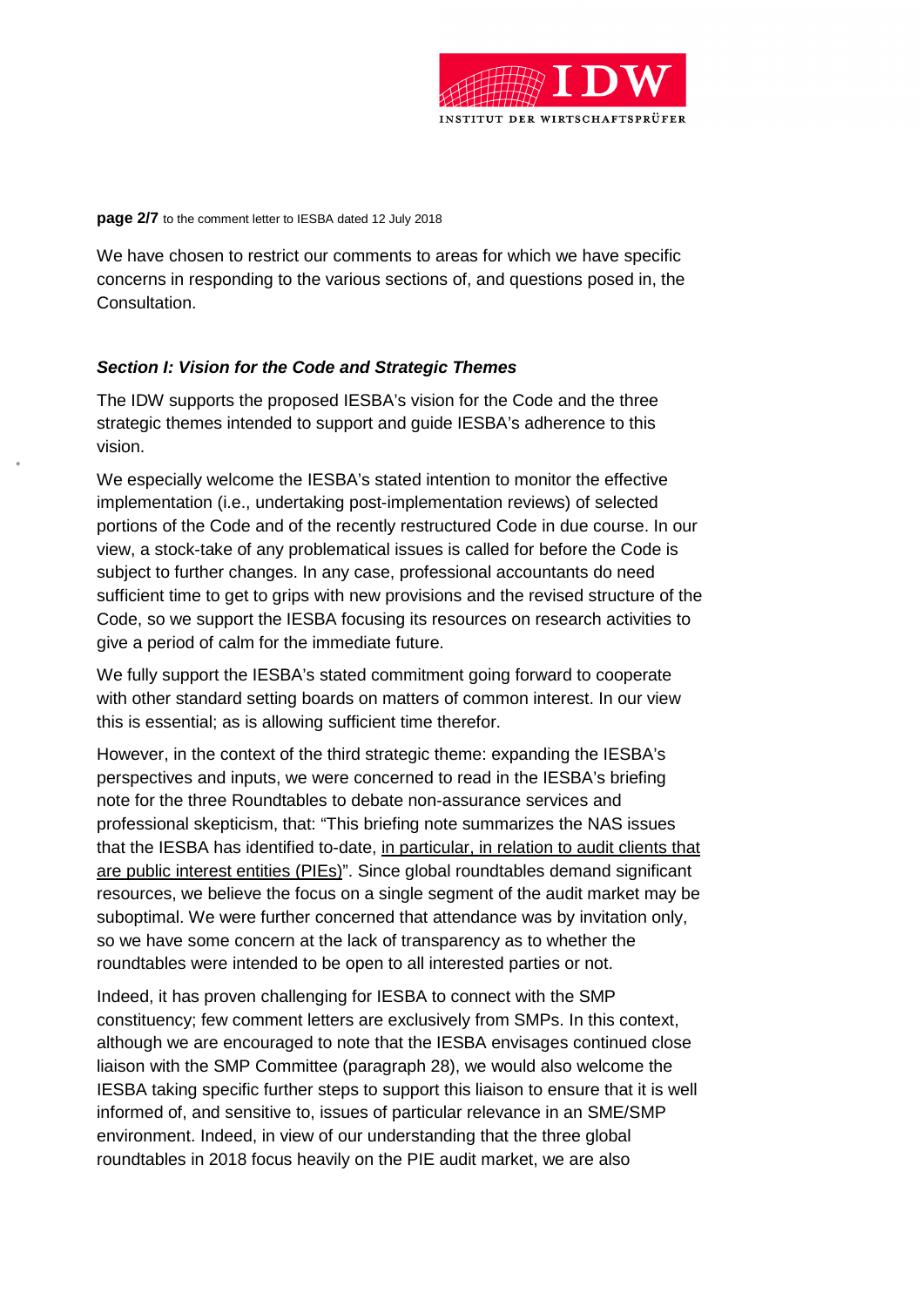

#### **page 3/7** to the comment letter to IESBA dated 12 July 2018

concerned that the manner in which the IESBA intends to "manage robust outreach and communication with stakeholders" (paragraph 34) neglects to include any specific reference to the SMP community.

In this context, we would emphasize the importance of a global standard setter that develops a Code for the entire profession to take the views of all constituent groups into account and be transparent in doing so.

## *Section II: Key Considerations Guiding the Establishment of the Work Plan*

### *CRITERIA FOR DETERMINING ACTIONS AND PRIORITIES*

*Question 1: Do you agree with the proposed criteria for the IESBA to determine its actions and priorities over the strategy period?* 

With the exception of the following comments, we agree with the proposed criteria for the IESBA's determination of standard setting and other actions for 2019-2023:

- We believe that "global operability of a particular matter" (as mentioned in a different context in paragraph 34) should be specifically added to the  $4<sup>th</sup>$  bullet point in paragraph 30: "The global relevance and operability of the particular matter", since inoperable requirements are generally counterproductive when they result in expectations that some members of the profession are unable to fulfil due to law or regulation prohibiting the application of the Code (e.g. in some jurisdictions, the reporting provisions in NOCLAR will remain a dead-letter because of legal confidentiality requirements). A lack of certainty on the part of IESBA that key proposed provisions will be adhered to calls into question whether the Code is indeed suitable for global application. Establishing provisions that IESBA knows cannot be adhered to globally can also be directly detrimental to members of the profession in affected jurisdictions.
- We question whether the feasibility of undertaking the action within a realistic timeframe is always a valid criterion. We do not believe that this is intended to mean that a complex issue cannot be dealt with because it would demand too much resource and time, but it might be open to similar interpretation.

### *FACTORS THAT AFFECT TIMELINES WITHIN THE WORK PLAN*

We have no specific comments regarding this section.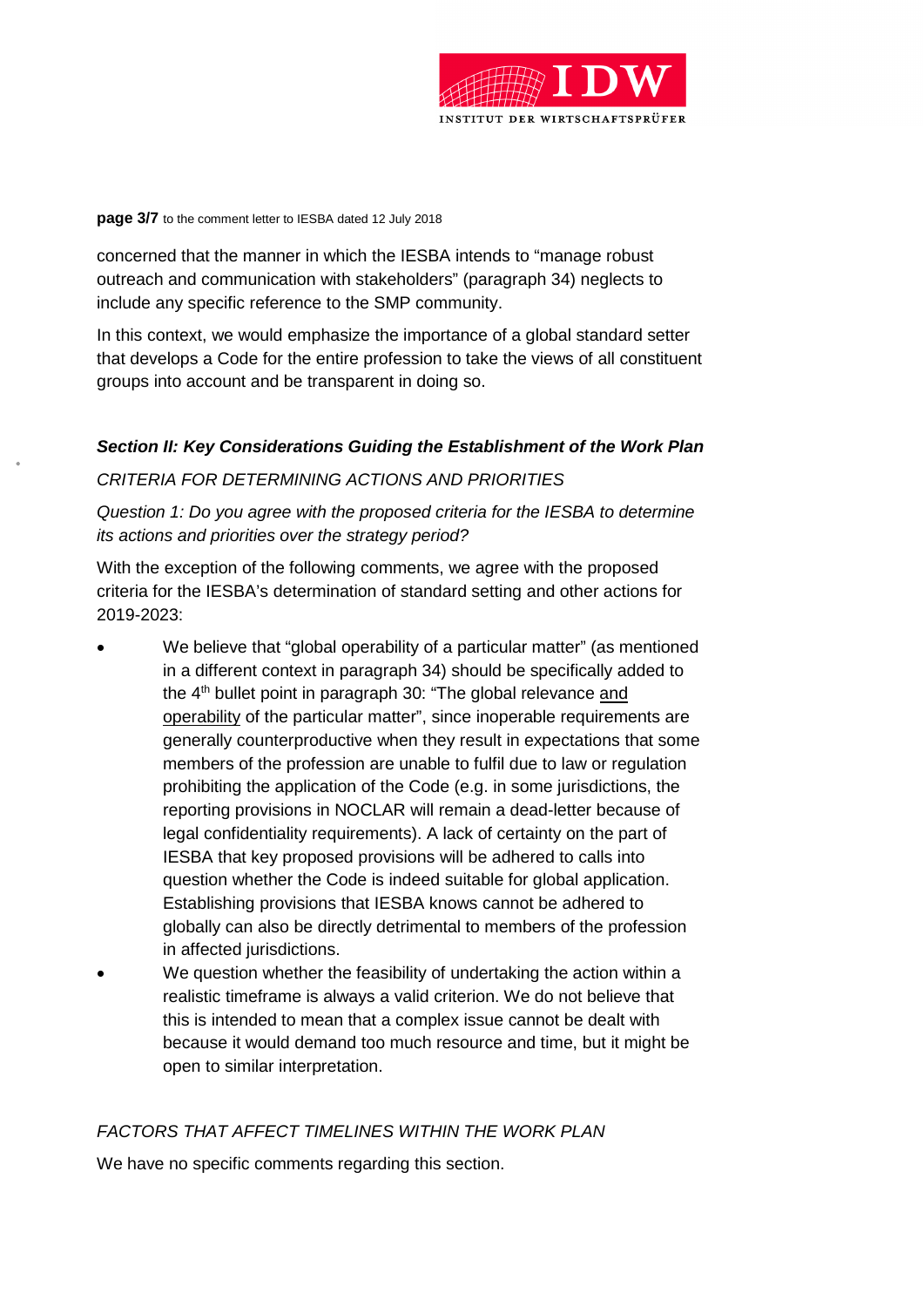

**page 4/7** to the comment letter to IESBA dated 12 July 2018

# *Section III: Managing Delivery of the Strategy and Work Plan 2019-2023*

We have no specific comments regarding this section.

# *Section IV: Proposed Actions, Priorities and Timing*

*Question 2: Do you support the actions that have been identified with respect to each strategic theme? If not, please explain why.* 

## *Strategic Theme: Advancing the Code's Relevance and Impact*

*SUB-THEME: MAINTAINING A GLOBAL CODE FIT FOR PURPOSE IN THE EVOLVING ENVIRONMENT* 

We broadly support the identified actions aimed at identifying emerging trends in technology, service delivery etc. and considering any ethical perspectives attaching thereto as essential.

In addition to the (relatively small) working group tasked with exploring trends and developments in technology identified in the Consultation, we expect that broader public consultation will be needed to ensure that the IESBA obtains as complete as possible a grasp of issues at a global level. We would therefore suggest this be included in the semi-annual discussions on matters as part of the emerging issues initiative explained in paragraph 50.

It will be essential for the IESBA to retain a principle-based approach in dealing with emerging issues, as this allows flexibility in a rapidly changing environment that rules cannot.

## *SUB-THEME: FURTHER RAISING THE BAR ON ETHICS*

*Tax Planning and Related Services*: We do not object to the notion of IESBA exploring tax planning and related services, provided it remains sensitive to the fact that the legal environment may vary from jurisdiction to jurisdiction. Others, such as the European Union are also looking at this issue and so IESBA should primarily be involved in following the debate at present. Whether IESBA "…can intervene within its remit as a global ethics standard setter." (paragraph 53) will need to be decided, and so the IESBA ought to hold an open mind. The statement "seek to explore a path where it can intervene within its remit as a global ethics standard setter" appears to be biased towards action. Given our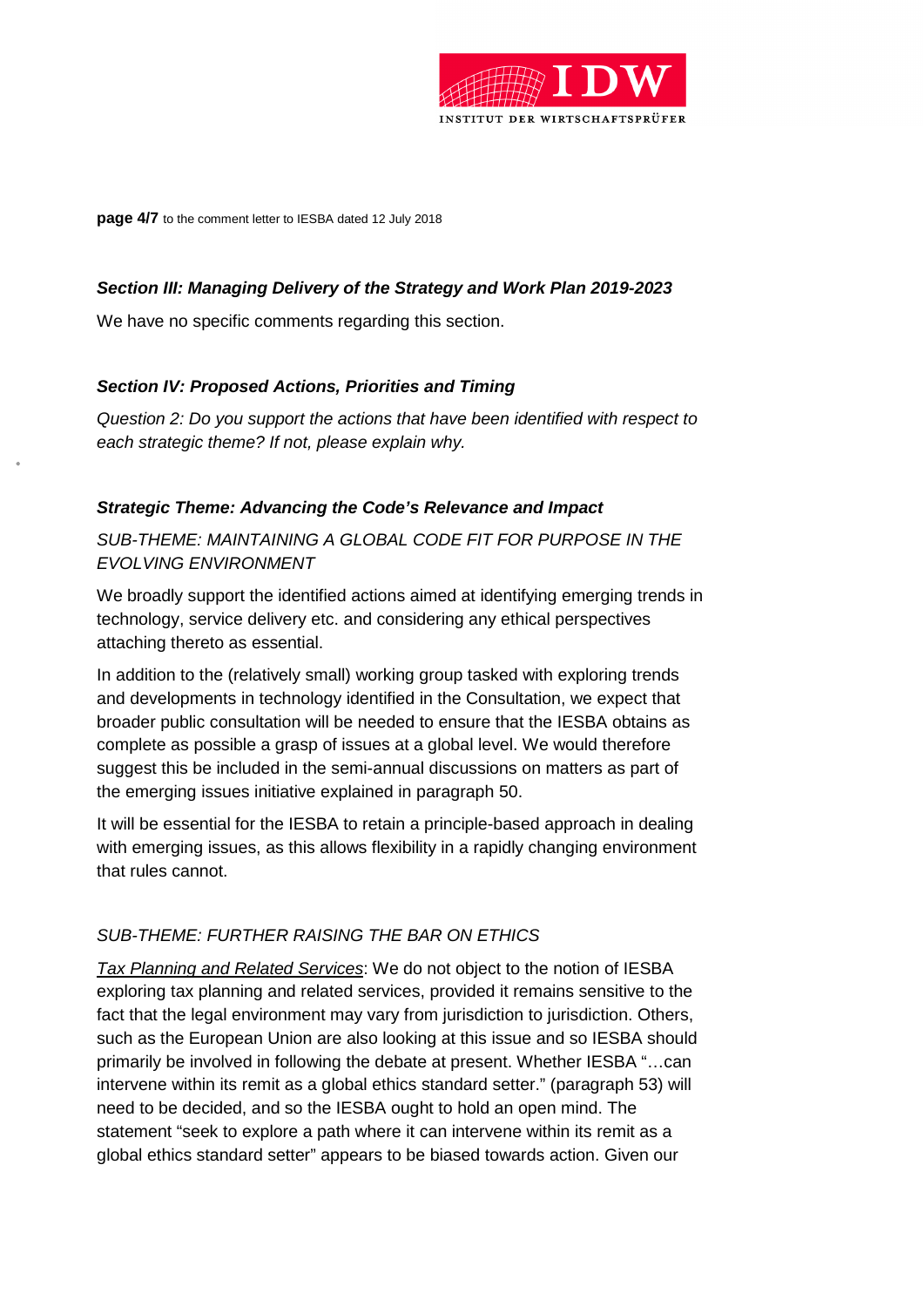

**page 5/7** to the comment letter to IESBA dated 12 July 2018

remarks as to global operability above, this is likely to be a highly sensitive issue demanding caution on the part of IESBA.

*Definitions of Public Interest Entity and Listed Entity:* The IDW has previously cautioned the IESBA against retaining the term public interest entity (PIE) in the Code, the definition of which may vary between jurisdictions and which is not under the IESBA's control. We thus believe that the IESBA should approach certain more stringent aspects of the Code in the same way as the IAASB does (i.e., specifying certain requirements for listed entities thereby allowing jurisdictions to add further entities of public interest in the particular jurisdiction). We would therefore suggest IESBA coordinate with the IAASB in exploring the need for any revision of the definition of listed entity.

*Materiality:* We would support the IESBA looking at this issue, but note that the concept of materiality is a financial reporting one and that therefore may not be appropriate for the Code. However, in cooperation with the IAASB considering a concept of "significance" might be of benefit. Clarification of how professional accountants should treat clearly trivial inadvertent departures (i.e., de minimis exceptions) should also be addressed.

*Communication with Those Charged with Governance*: Given the diverse governance structures in place world-wide, we have reservations as to the appropriateness of IESBA attempting to deal with this issue in a global Code. The ISAs deal adequately with auditor communications and so do not need to be repeated or expanded upon in the Code.

*Documentation:* This is a significant issue for professional accountants. We would welcome precision as to expectations in regard to documentation of factors relevant to auditor independence, as this is a key public interest issue. We do not see a justification for stringent requirements beyond this and consider that recommendations are likely to be appropriate in certain cases.

#### *Strategic Theme: Deepening and Expanding the Code's Influence*

As explained above, professional accountants will need sufficient time to deal with the recent changes to, and restructuring of, the Code if they are to apply it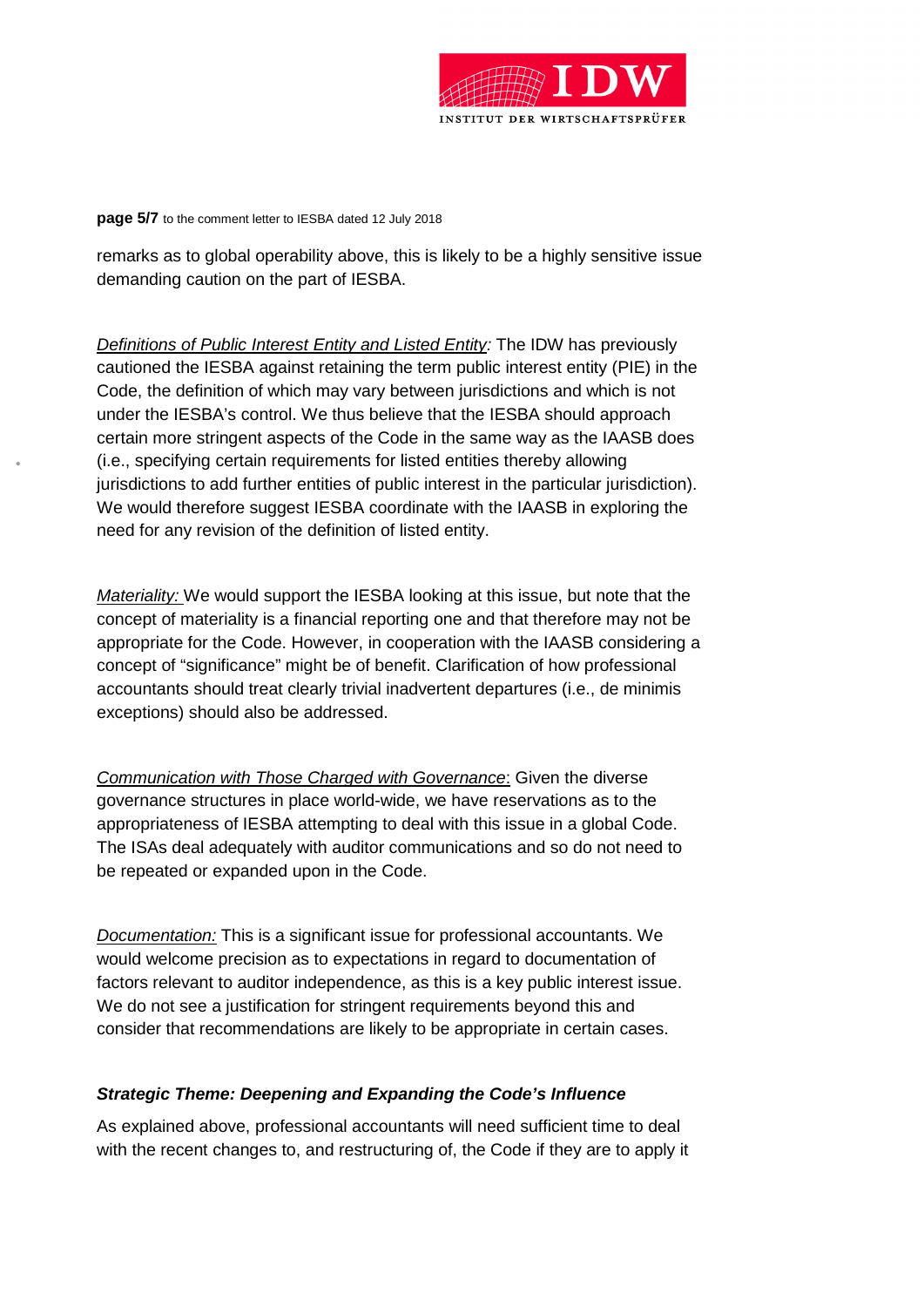

#### **page 6/7** to the comment letter to IESBA dated 12 July 2018

effectively. This also applies for legislators or ethical standards setters in jurisdictions that have not adopted the Code, but which may base their own ethical behavioral requirements on the IESBA Code.

In our view, a period of calm is now essential, and we support the IESBA undertaking post-implementation reviews of specific areas as well as the restructured Code so as to inform whether there is a need for amendments or changes as well as the further support activities outlined in paragraph 76.

### *Strategic Theme: Expanding the IESBA's Perspectives and Inputs*

Other than as explained above in regard to SMPs, we support the activities outlined in the Consultation.

*Question 3: Recognizing that this proposed SWP is ambitious, do you believe the IESBA should accelerate or defer any particular work stream(s)? If so, please explain why.* 

The IDW could suggest the IESBA to look at:

- What is the public interest (it seems tenuous and subjective, so it is all too easy to claim "public interest" without having to test a proposal against robust criteria)?
- How the cost benefit argument is met (often the IESBA states a belief in this context but there are no hard facts behind this)?
- What distinguishes the various parts of the audit and accountancy services market and how do these impact ethics (many board members are regulators or from larger firm backgrounds, so it is not evident that they will have a full understanding of the SMP environment and whether there are differences)?
- Providing a better understanding to stakeholders about the commonalities (e.g., the fundamental principles, including conflicts of interest) and differences between the various activities that professional accountants undertake and what makes assurance engagements special so that special ethical and other requirements (e.g., independence, professional skepticism) are warranted, and why these may not be appropriate for other activities.